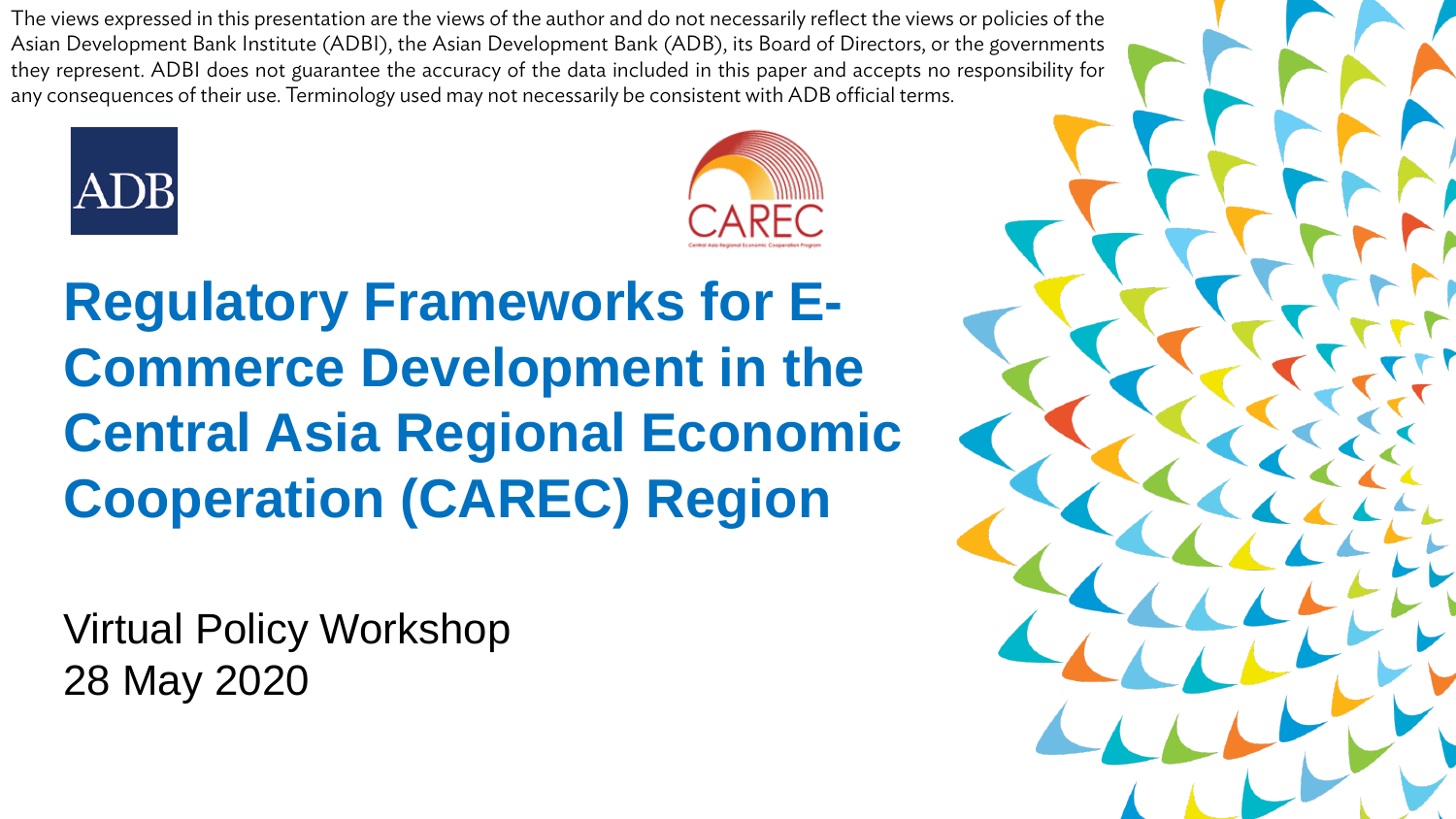

## **CAREC INTEGRATED TRADE AGENDA 2030 Asic ADB**

*regional supply chain… …including through ecommerce and promotion of digital trade.*



*linking CAREC with global and* 

Endorsed at 17th CAREC Ministerial Conference November 2018, Turkmenistan



CAREC COUNTRIES ARE MORE INTEGRATED



2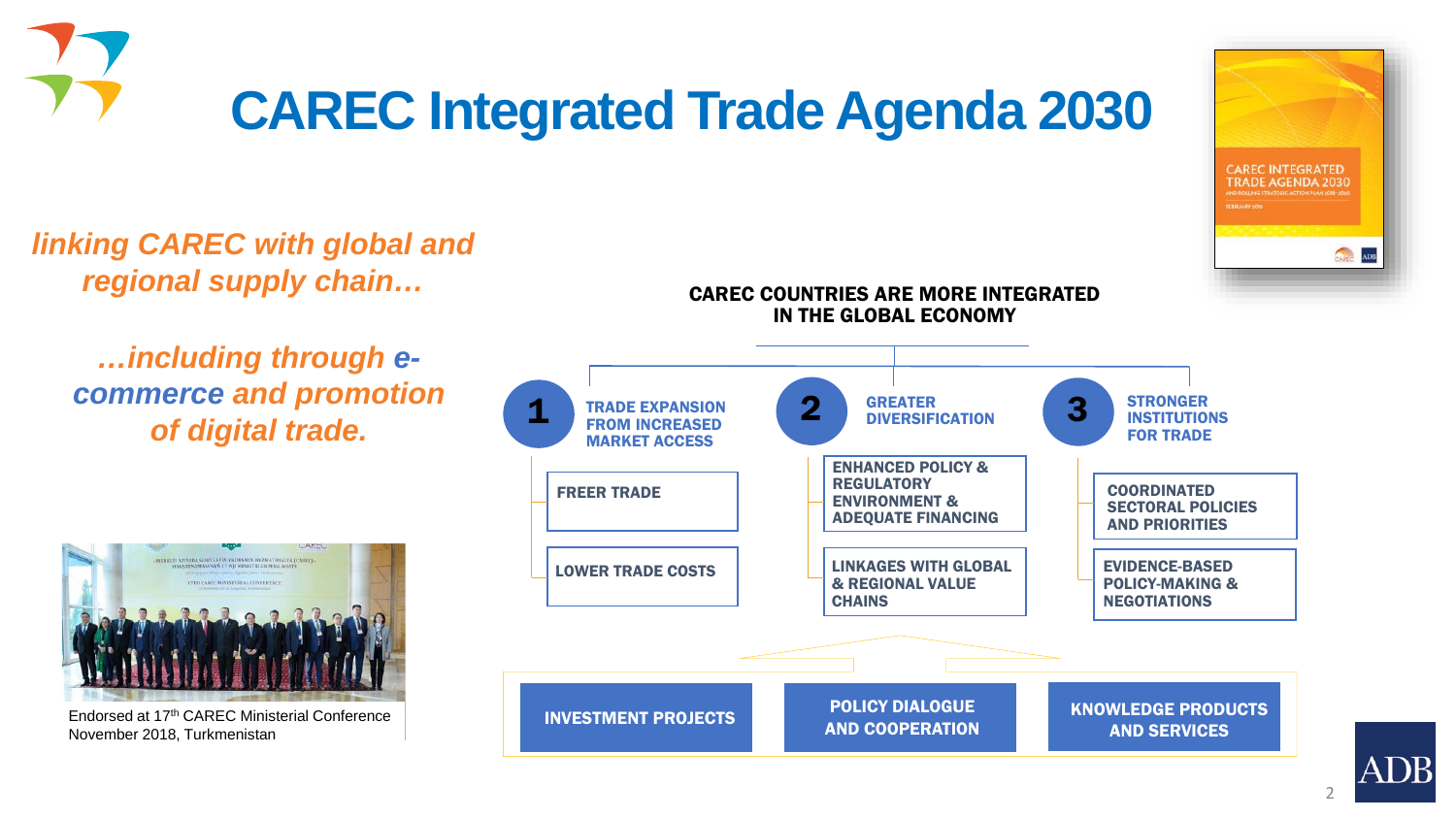### **Growth and vast potential for e-commerce**

- Digitalization has transformed human activity and interaction, evident in business and trade
- Global e-commerce estimated at \$29 trillion
	- mostly B2B (85%), B2C (15%)
	- cross-border sales at \$412 billion
- In 2015, Asia-Pacific B2C ecommerce is 4.5% of GDP; fastest growth globally at 28%

### For CAREC countries —

- PRC has the most advanced and biggest ecommerce market in the world
- Online shopping growing rapidly in some countries, others emerging
- Foreign online vendors and platforms are key players



B2B= business to business; B2C = business to consumer. E-commerce also includes business to government (B2G) and consumer to consumer (C2C). Sources: [UNCTAD 2019. Digital Economy Report 2019.](https://unctad.org/en/pages/PublicationWebflyer.aspx?publicationid=2466) ; [ADB and ESCAP 2018. Embracing the Economic Revolution in Asia and Pacific. Manila](https://www.adb.org/sites/default/files/publication/430401/embracing-e-commerce-revolution.pdf).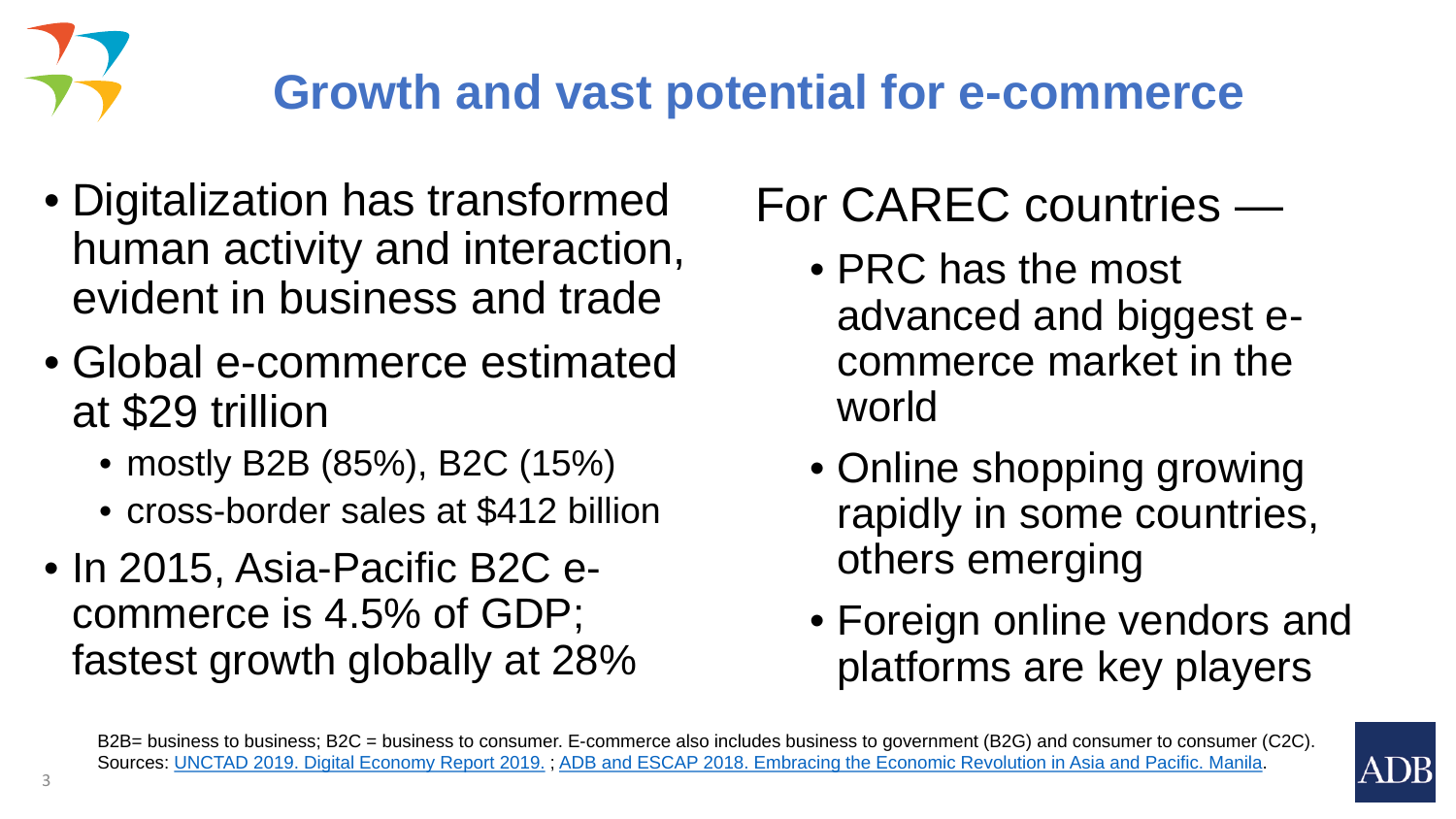### **Dimensions for e-commerce development**

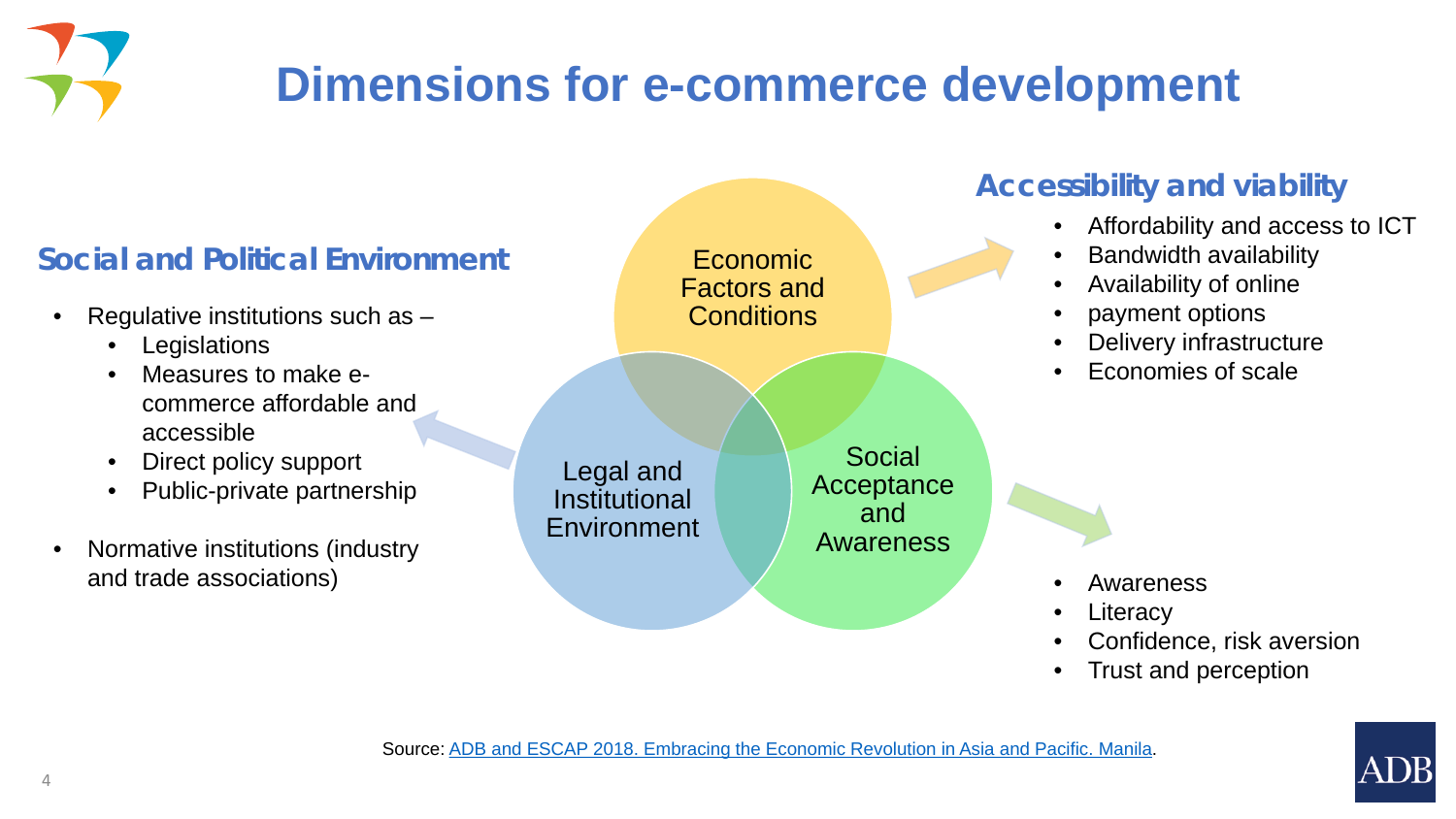# **Supporting e-commerce development in CAREC**

Regulatory Framework for E- commerce Development in CAREC Countries (Phase 1)

- mapping of policy, institutional and<br>• regulatory framework on ecommerce for each of the CAREC member countries
- gaps analysis at national and regional level based on international best practices
- recommendations and action plans

Framework for E-commerce Development in CAREC Countries – Focus on Infrastructure Development (Phase 2)

- internet infrastructure, e-payment systems, and logistics and delivery infrastructure
- draw from best practices in the region and beyond
- national and regional measures to promote connectivity and interoperability of e-commerce platforms

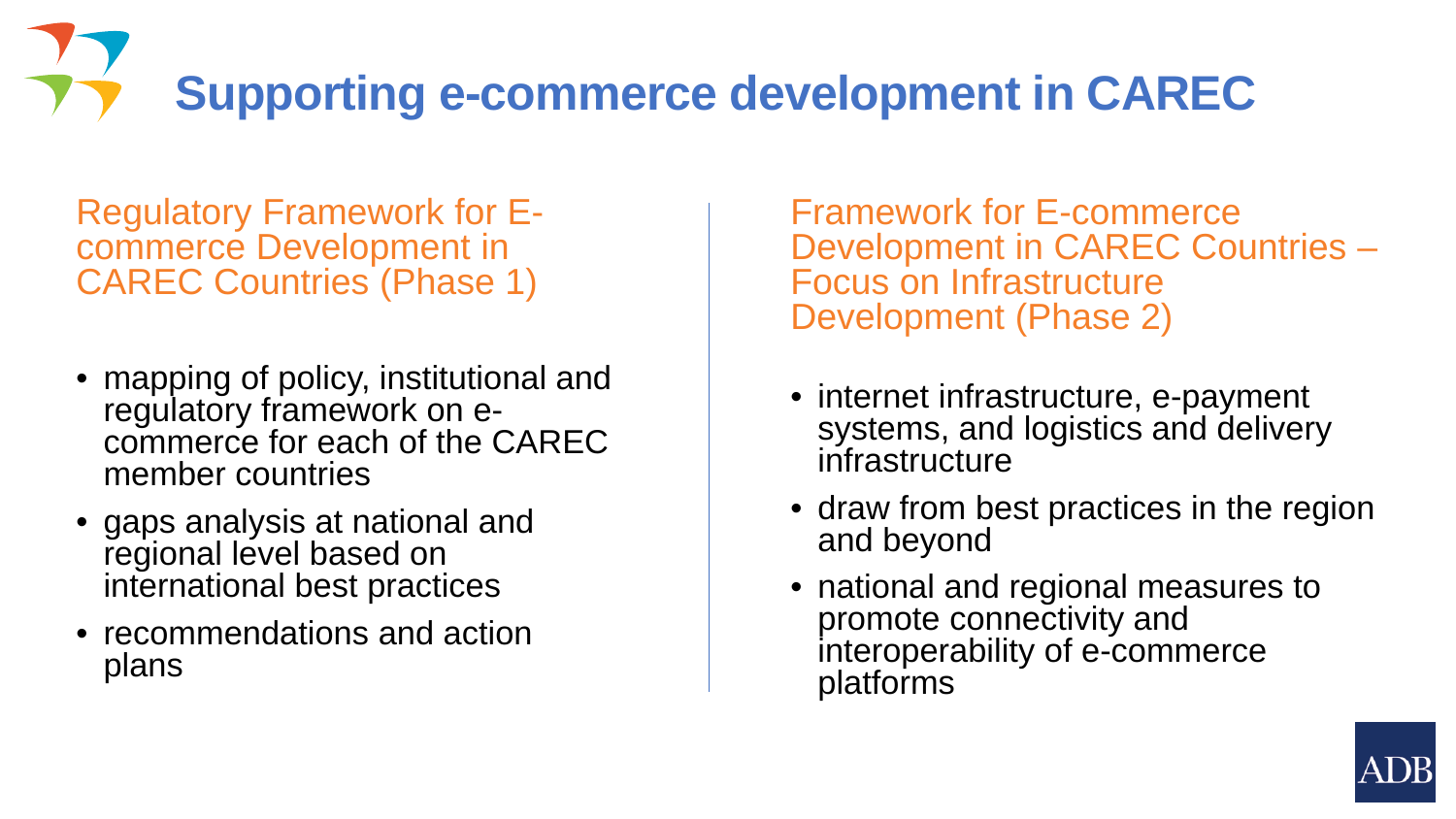## **Economic e-commerce environment in CAREC**

*Internet server density varies widely*

*Fixed broadband speed lower* 







KAZ KGZ MON PAK

**TAJ** 

TKM UZB

World AFG

**AZE** 

Sources: ITU, cable.co.uk

**PRC** 

GEO

*coverage*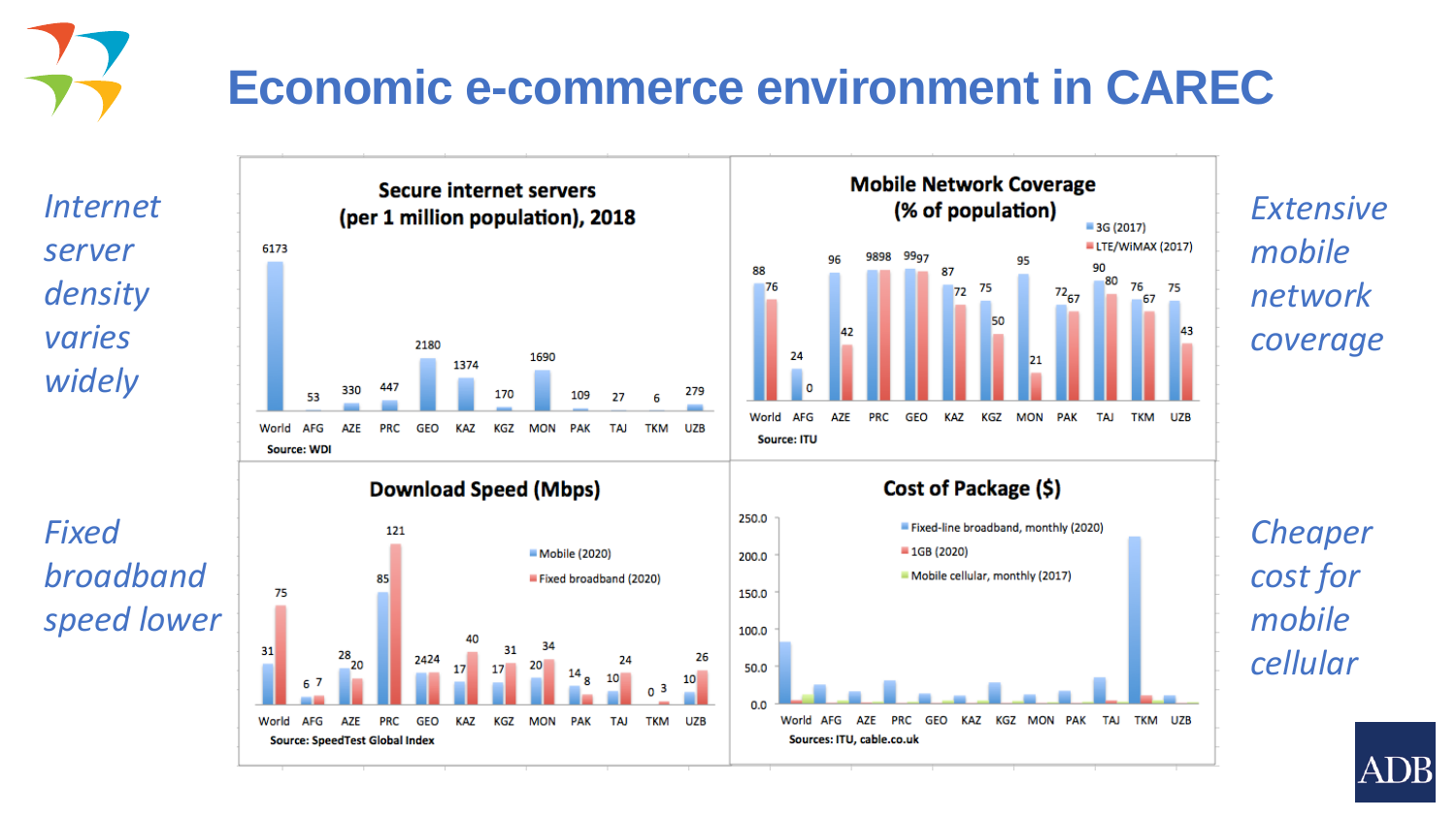## **Economic e-commerce environment in CAREC**

*Internet usage high vs global average*

*Average of 28%\* B2C users* 

*\*9 CAREC, excluding PRC at 62%*



*High mobile subscription*

*Average of 43% of firms use websites*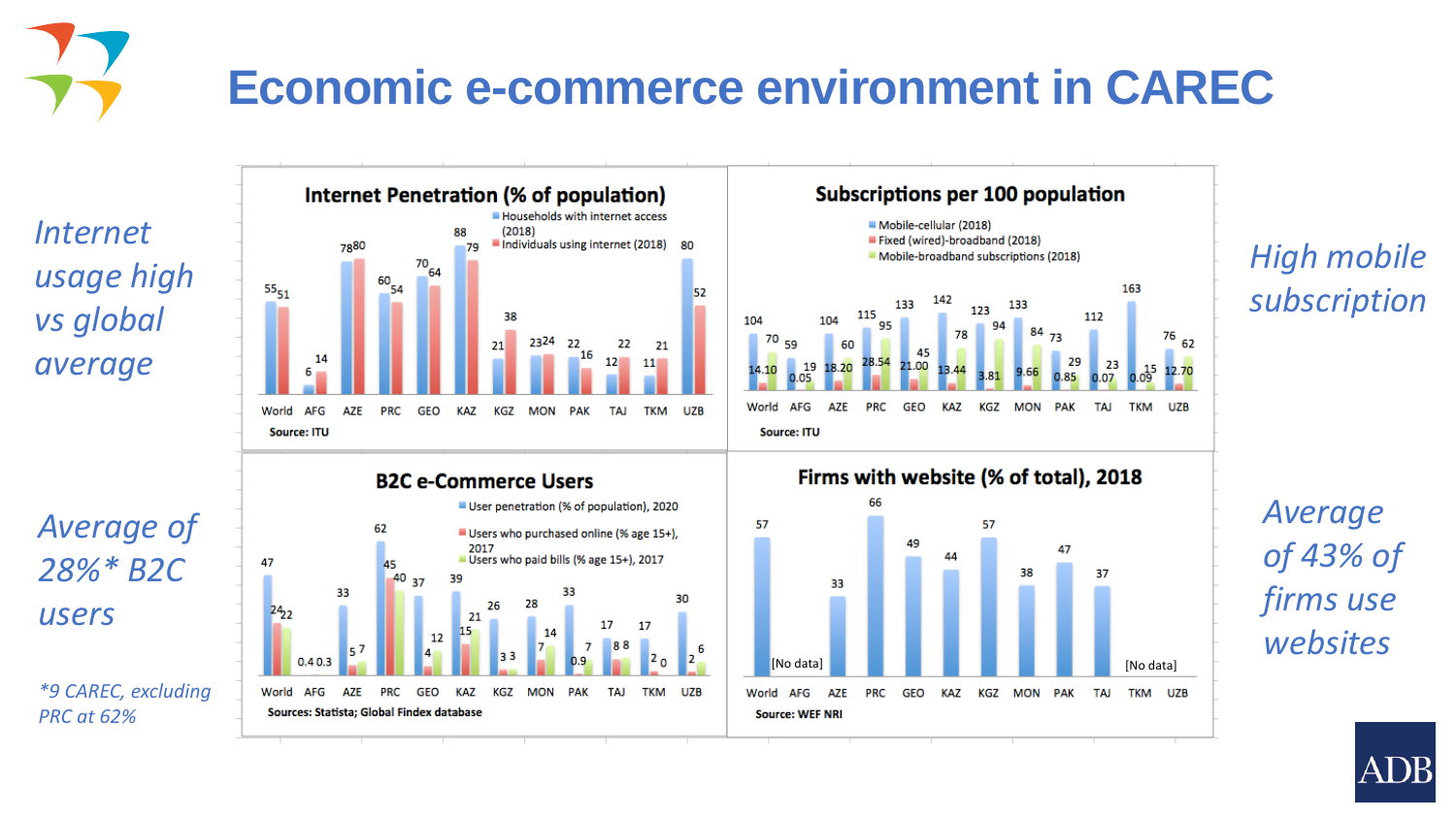

### **Some takeaways**

- Innovation and e-commerce have become both a necessity and opportunity in the emerging trade landscape
- Varying degrees on e-commerce readiness among CAREC countries
- A holistic approach is required improve infrastructure for ICT and connectivity, adopt reforms and raise digital awareness
- Regional cooperation needed for cross-border connectivity and interoperability